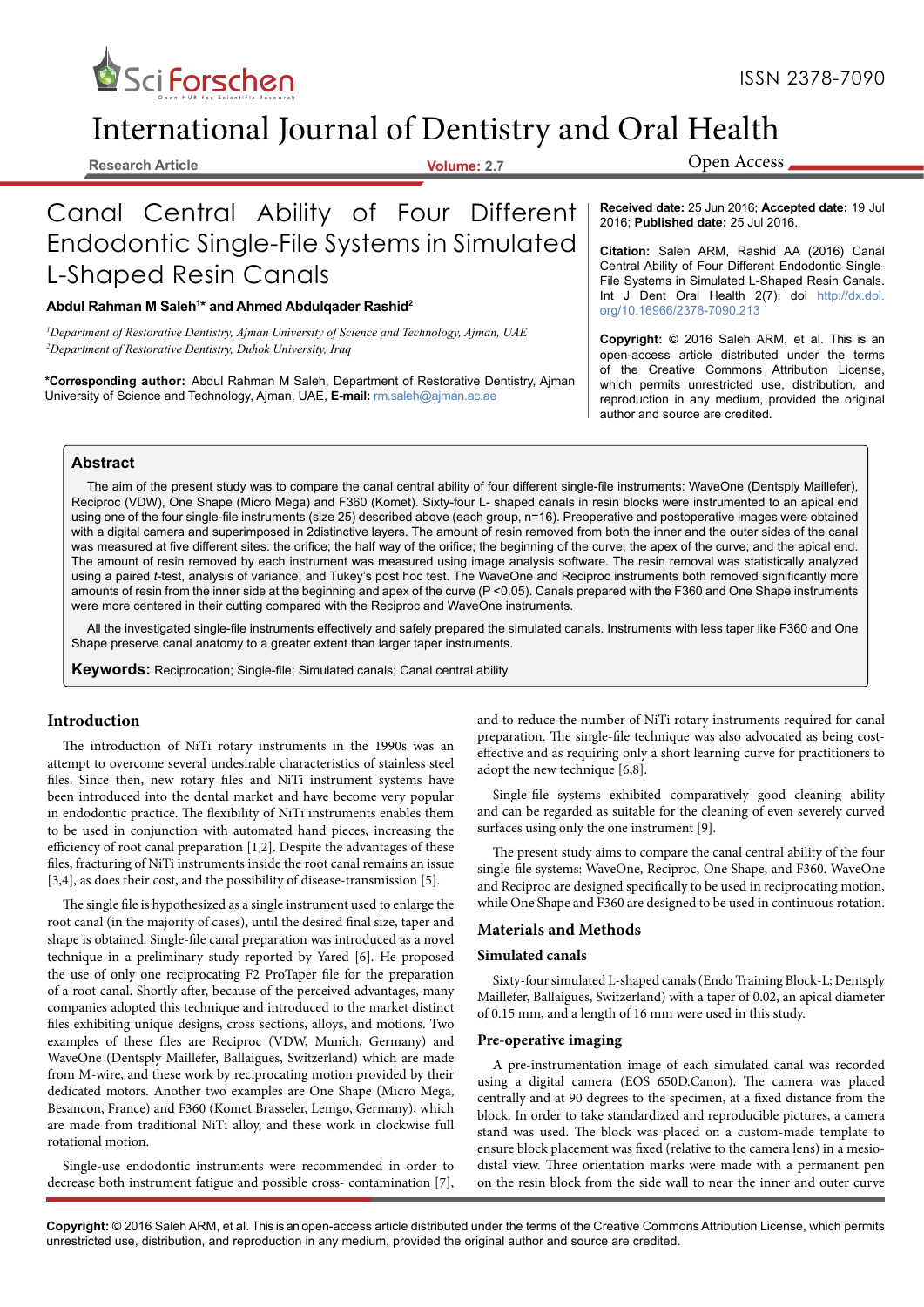

of the canal (without penetrating into the canal). Each simulated canal was colored with black ink injected with a syringe. Pre-instrumentation images of all resin blocks were obtained and saved as JPEG format files.

#### **Sample distribution**

The patency of the canals was confirmed by passing a size 10 K-file just beyond the apex; subsequently, the resin blocks were randomly divided into four groups (n=16 canals/group) and were numbered according to the type of file used to prepare the canals.

The simulated canals were instrumented to the full working length as follows:

**Group 1:** The WaveOne Primary file (tip size, 25; apical taper, 0.08) was operated by the X-Smart plus motor (Dentsply Maillefer, Ballaigues, Switzerland) in "WAVEONE ALL" mode according to the manufacturer's guidelines. The files were operated in pecking movements and after three in-and-out-movements; the flutes of the file were checked for sign of failure and wiped to remove the debris.

**Group 2:** The R25 Reciproc file (tip size, 25; apical taper, 0.08) was operated by the X-Smart plus motor (Dentsply Maillefer, Ballaigues, Switzerland) in "RECIPROC ALL" mode according to the manufacturer's guidelines. The files were operated in pecking movements and after three in-and-out-movements; the flutes of the file were checked for sign of failure and wiped to remove the debris.

**Group 3:** The One Shape file (tip size, 25; taper, 0.06) was used in full clockwise rotation with a rotational speed of 400 rpm operated by the X-Smart plus motor, and the torque was adjusted to 4 N cm. The files were used in a slight pecking motion according to the manufacturer's guidelines.

**Group 4:** The F360 file (tip size, 25; taper, 0.04) was used in full clockwise rotation with a rotational speed of 300 rpm operated by the X-Smart plus motor, and the torque was adjusted to 1.8 Ncm. The files were used in a slight pecking motion according to the manufacturer's guidelines.

A new instrument was used to prepare four canals in each group according to the previous protocols [7]. Glyde-Prep (Dentsply Maillefer, Ballaigues, Switzerland) was used as a lubricant before the utilization of each instrument and distilled water was used for irrigation during preparation. Measurement of the canals was carried out by a second examiner who was blinded to the experimental groups. A randomly laid down sequence was used to avoid bias towards the fifthinstrumentation groups.

#### **Assessment of canal preparation**

A postoperative image of each sample was taken under the same conditions used to take the preoperative image after injecting the block with red ink. The preoperative and post-operative images were superimposed using software (Adobe Photoshop Elements 7.0, Adobe Systems Incorporated, San Jose, CA, USA). The composite image was assessed using the computer program Image J 1.48v software (Wayne Rasband, National Institutes of Health, USA).Two evaluators working together and blind to the groups performed all measurements.

#### **Width measurements**

Each superimposed image obtained using Adobe Photoshop details the outline of each original pre-operative canal and the outline of the postoperative canal. By measuring the difference in width between the two images, it was possible to quantify the amount of resin material removed. Measurements were taken at fixed positions in the L-shape canal, and included estimations of the width of the resin removed from the outer and inner aspects of the curve of the original canal.

The removed resin was estimated from measurements taken at five different points using methods outlined by Alodeh and Dummer [10,11]. The inner and outer widths were taken at perpendiculars to the long access of the L-shape canal. The five measurements were:

Position 1, measured at 5mm from the orifice;

Position 2, measured at half-way from the start of the curve to the orifice (7mm from orifice);

Position 3, measured at the beginning of the curve. The point where the canal starts to move away from the long axis of the straight part of the canal;

Position 4, measured at the apex of the curve. This was determined by the crossing of two lines one drawn along the outer border of the straight part of the canal and the second drawn along the outer border of the apical aspect of the canal;

Position 5, measured at apical end. This denotes the end point of the preparation.

#### **Centering ability**

Centering ability was assessed for each measuring point by analyzing the amount of resin removed at the inner side versus the amount of resin removed at the outer side using a paired *t-*test (p<.05). A canal preparation with no significant differences between the amounts of resin removed at the inner side compared to the amounts of resin removed at the outer side was considered to demonstrate good centering ability.

#### **Statistical analysis**

After confirming the normality of each set of data using the Kolmogorov-Smirnov and Shapiro-Wilk tests, the data were analyzed using ANOVA, the post hoc Tukey's test and a paired t-test (p<0.05, IBM SPSS Statistics 21; SPSS, Chicago, IL).

#### **Results**

## **Width measurements**

#### **Inner width measurements**

There was no statistically significant difference in mean values of the inner width of material removal among all single-file systems at the apex of the curve and the apical end. WaveOne and Reciproc files removed significantly greater amounts of resin from the inner side at the beginning of the curve compared to the other single-file systems. The F360 file removed less resin in comparison with the other systems at most points of measurement (Table 1).

#### **Outer width measurements**

There was no statistically significant difference in mean values of the outer width of material removal among all single-file systems at the apical end. WaveOne, Reciproc, and One Shape removed significantly more resin at the orifice and half way to the orifice compared to F360. At the beginning and apex of the curve, F360 and Reciproc removed significantly less resin compared to the other systems. F360 removed the least amount of resin in comparison to the other systems at all points of measurement (Table 1).

#### **Centering ability**

In regards to centering ability, F360 and OneShape files had a tendency to remove resin more equally from the inner and outer sides of the canal at the apex of the curve in comparison with the other instruments. WaveOne and Reciproc files had a tendency to remove significantly more resin from the inner side than the outer side at the beginning of the curve and apex of the curve.

**Citation:** Saleh ARM, Rashid AA (2016) Canal Central Ability of Four Different Endodontic Single-File Systems in Simulated L-Shaped Resin Canals. Int J Dent Oral Health 2(7): doi<http://dx.doi.org/10.16966/2378-7090.213>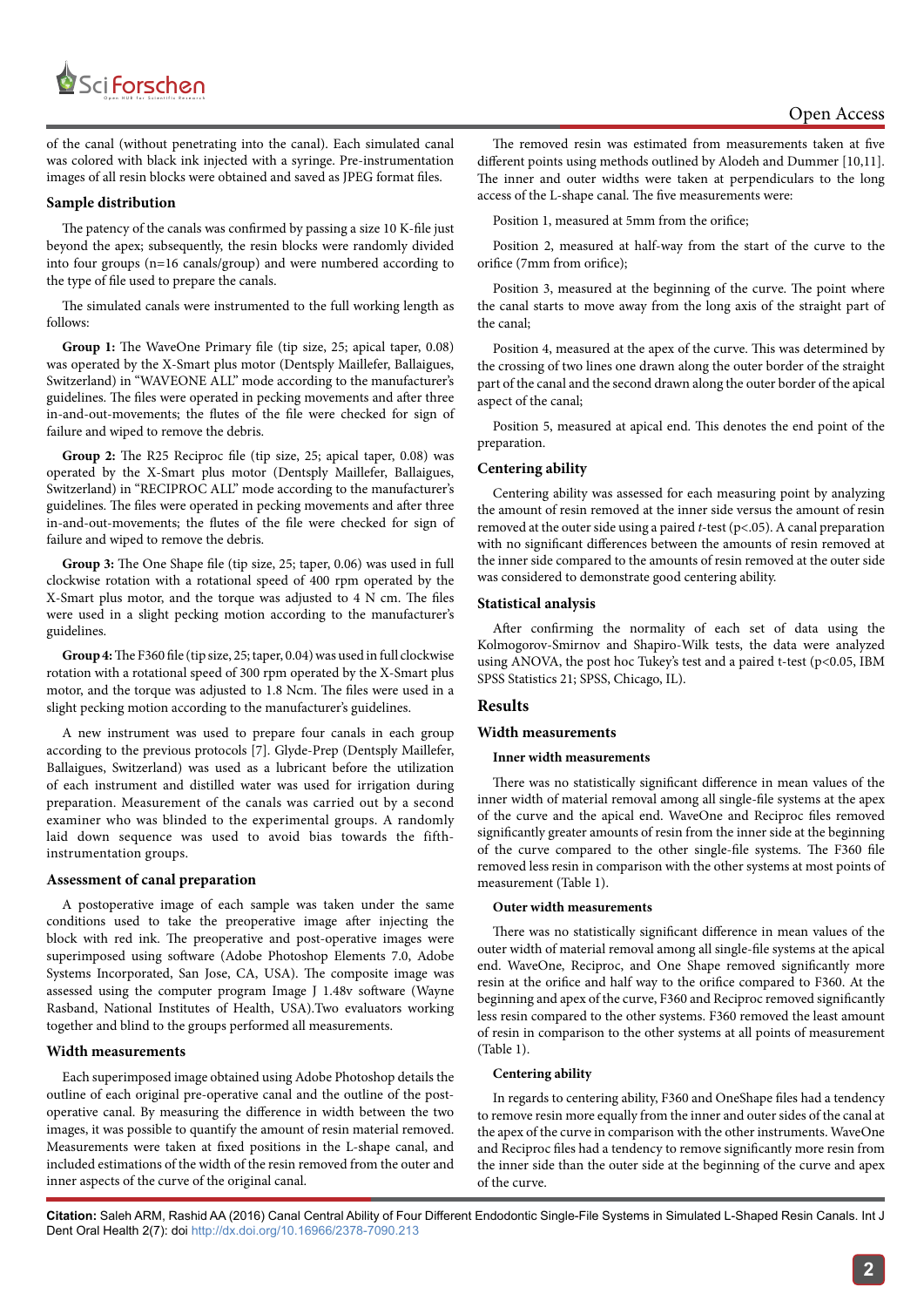

| Inner Canal Wall (mm) |                   |                   |                   |                   |                   | <b>Outer Canal Wall (mm)</b> |                   |                   |                   |                   |                   |
|-----------------------|-------------------|-------------------|-------------------|-------------------|-------------------|------------------------------|-------------------|-------------------|-------------------|-------------------|-------------------|
|                       | O                 | HO                | <b>BC</b>         | AC                | AE                |                              | O                 | HO                | <b>BC</b>         | AC                | AE                |
| WaveOne               |                   |                   |                   |                   |                   | WaveOne                      |                   |                   |                   |                   |                   |
| Mean                  | 0.23 <sup>a</sup> | 0.29 <sup>a</sup> | 0.38 <sup>a</sup> | 0.18 <sup>a</sup> | 0.02 <sup>a</sup> | Mean                         | 0.29 <sup>a</sup> | 0.29 <sup>a</sup> | 0.16 <sup>a</sup> | 0.16 <sup>a</sup> | 0.13 <sup>a</sup> |
| <b>SD</b>             | 0.03              | 0.03              | 0.03              | 0.02              | 0.04              | SD                           | 0.02              | 0.01              | 0.02              | 0.01              | 0.05              |
| Reciproc              |                   |                   |                   |                   |                   | Reciproc                     |                   |                   |                   |                   |                   |
| Mean                  | 0.19 <sup>b</sup> | 0.25 <sup>b</sup> | 0.35 <sup>a</sup> | 0.26 <sup>a</sup> | 0.04 <sup>a</sup> | Mean                         | 0.26 <sup>a</sup> | 0.23 <sup>a</sup> | 0.11 <sup>b</sup> | 0.14 <sup>a</sup> | 0.16 <sup>a</sup> |
| <b>SD</b>             | 0.03              | 0.03              | 0.03              | 0.03              | 0.02              | SD                           | 0.03              | 0.04              | 0.02              | 0.02              | 0.07              |
| One Shape             |                   |                   |                   |                   |                   | One Shape                    |                   |                   |                   |                   |                   |
| Mean                  | 0.19 <sup>b</sup> | 0.22 <sup>c</sup> | 0.25 <sup>b</sup> | 0.12 <sup>a</sup> | 0.09 <sup>a</sup> | Mean                         | 0.29 <sup>a</sup> | 0.26 <sup>a</sup> | 0.16 <sup>a</sup> | 0.19 <sup>b</sup> | 0.12 <sup>a</sup> |
| <b>SD</b>             | 0.02              | 0.02              | 0.02              | 0.03              | 0.02              | SD                           | 0.02              | 0.02              | 0.02              | 0.02              | 0.03              |
| F360                  |                   |                   |                   |                   |                   | F360                         |                   |                   |                   |                   |                   |
| Mean                  | 0.11c             | 0.13 <sup>d</sup> | 0.15 <sup>c</sup> | 0.17 <sup>a</sup> | 0.05 <sup>a</sup> | Mean                         | 0.14 <sup>b</sup> | 0.17 <sup>b</sup> | 0.11 <sup>b</sup> | 0.12 <sup>c</sup> | 0.10 <sup>a</sup> |
| <b>SD</b>             | 0.01              | 0.01              | 0.01              | 0.21              | 0.02              | <b>SD</b>                    | 0.01              | 0.01              | 0.02              | 0.02              | 0.04              |
|                       | $***$             | $**$              | $***$             |                   |                   |                              | $***$             | $\star$           | $***$             | $***$             |                   |

**Table 1:** Means and standard deviations (SD) of removed resin (mm) at the different measurement points after root canal preparation Values with the same superscript letters are not statistically different at P < 0.05. The maximum difference at each point is also indicated as \*P < 0.05; \*\*P < 0.01; \*\*\*P < 0.001 (ANOVA and post-hoc Tukey test)

#### **Discussion**

The resin blocks used in this study allow for standardization of parameters such as length, width, and curvature. A direct evaluation of the amount of resin removed during the test procedures is facilitated by the superimposition of post and pre instrumentation images [12]. In any comparison of the central cutting and shaping abilities of different root canal instruments, it is essential to standardize apical end preparation [13]. In the present study, all of the investigated instruments had an apical diameter of size 25; this size is recommended for the preparation of curved, narrow canals when hand instruments do not passively reach the full working length.

At the apical end of the preparation, there was no statistically significant difference in resin removal at the inner and outer side of the curve between any of the experimental instruments, indicating that all instruments follow the curvature and preserve the apical foramen position and dimension.

WaveOne and Reciproc showed more removal of resin in the inner wall than One Shape and F360 at the beginning of the curve point, and there is a significant difference among the different single-file systems. In particular, consequently, this would create anger zones formation and a straightening of the canal. Our findings regarding the Reciproc file system are consistent with the results of a previous study [14]. However, our WaveOne system findings differ from the results of another study in which respectable shaping effects were obtained when this instrument was used to prepare both L- and S-shaped simulated canals [15].

At the apex of the curve point, all systems except One Shape cut at the inner surface more than the outer surface. It is noteworthy that more of the canal is preserved at the apex with F360 than with any of the other systems.

According to our study, the F360 file system with a constant 0.04 taper removed less resin than the One Shape file system of constant 0.06 taper, and the One Shape file system removed less than the WaveOne and Reciproc file systems (0.08 taper at the apical 3mm followed by a regressive taper). Furthermore, differences in the taper of each of these file systems may account for many of the observed differences. The difference in the cross section is the reason for the dissimilarities in the shaping ability between Reciproc and WaveOne, and this was reported in the previous studies [16].

The two main findings of the present study were that less tapered singlefile instruments caused less canal transportation compared with more tapered instruments and that instrument taper is the main factor determining the shaping ability of the instruments with an L-shaped canal. These findings are consistent with those previously reported by Saleh et al. [17].

#### **Conclusion**

Within the limitations of the present study, all of the investigated singlefile instruments effectively and safely prepared the simulated canals. However, instruments with less taper like F360 and One Shape preserve canal anatomy more effectively than larger taper instruments.

#### **References**

- 1. [Weine FS, Kelly RF, Lio PJ \(1975\) The effect of preparation](http://www.ncbi.nlm.nih.gov/pubmed/10697472) [procedures on original canal shape and on apical foramen shape.](http://www.ncbi.nlm.nih.gov/pubmed/10697472) [J Endod 1: 255-262.](http://www.ncbi.nlm.nih.gov/pubmed/10697472)
- 2. [Schäfer E, Lohmann D \(2002\) Efficiency of rotary nickel-titanium](http://www.ncbi.nlm.nih.gov/pubmed/12190907) [FlexMaster instruments compared with stainless steel hand](http://www.ncbi.nlm.nih.gov/pubmed/12190907) [K-Flexofile--Part 1. Shaping ability in simulated curved canals. Int](http://www.ncbi.nlm.nih.gov/pubmed/12190907) [Endod J 35: 505-513.](http://www.ncbi.nlm.nih.gov/pubmed/12190907)
- 3. [Wolcott S, Wolcott J, Ishley D, Kennedy W, Johnson S, et al. \(2006\)](http://www.ncbi.nlm.nih.gov/pubmed/17174668) [Separation incidence of protaper rotary instruments: a large cohort](http://www.ncbi.nlm.nih.gov/pubmed/17174668) [clinical evaluation. J Endod 32: 1139-1141.](http://www.ncbi.nlm.nih.gov/pubmed/17174668)
- 4. [Iqbal MK, Kohli MR, Kim JS \(2006\) A retrospective clinical study](http://www.ncbi.nlm.nih.gov/pubmed/17055904) of [incidence of root canal instrument separation in an endodontics graduate](http://www.ncbi.nlm.nih.gov/pubmed/17055904) [program: a PennEndo database study. J Endod 32: 1048-1052.](http://www.ncbi.nlm.nih.gov/pubmed/17055904)
- 5. [Scully C, Smith AJ, Bagg J \(2003\) Prions and the human transmissible](http://www.ncbi.nlm.nih.gov/pubmed/12848461) [spongiform encephalopathies. Dent Clin North Am 47: 493-516.](http://www.ncbi.nlm.nih.gov/pubmed/12848461)
- 6. [Yared G \(2008\) Canal preparation using only one Ni-Ti rotary](http://www.ncbi.nlm.nih.gov/pubmed/18081803) [instrument: preliminary observations. Int Endod J 41: 339-344.](http://www.ncbi.nlm.nih.gov/pubmed/18081803)
- 7. [Azarpazhooh A, Fillery ED \(2008\) Prion disease: the implications for](http://www.ncbi.nlm.nih.gov/pubmed/18793912) [dentistry. J Endod 34: 1158-1166.](http://www.ncbi.nlm.nih.gov/pubmed/18793912)
- 8. [De-Deus G, Moreira EJ, Lopes HP, Elias CN \(2010\) Extended](http://www.ncbi.nlm.nih.gov/pubmed/21080616) [cyclic fatigue life of F2 ProTaper instruments used in reciprocating](http://www.ncbi.nlm.nih.gov/pubmed/21080616) [movement. Int Endod J 43: 1063-1068.](http://www.ncbi.nlm.nih.gov/pubmed/21080616)
- 9. [Bürklein S, Hinschitza K, Dammaschke T, Schäfer E \(2012\) Shaping](http://www.ncbi.nlm.nih.gov/pubmed/22188401) [ability and cleaning effectiveness of two single-file systems in severely](http://www.ncbi.nlm.nih.gov/pubmed/22188401) [curved root canals of extracted teeth: Reciproc and WaveOne versus](http://www.ncbi.nlm.nih.gov/pubmed/22188401) [Mtwo and ProTaper. Int Endod J 45: 449-461.](http://www.ncbi.nlm.nih.gov/pubmed/22188401)
- 10. [Al-Omari MA, Dummer PM, Newcombe RG \(1992\) Comparison of six](http://www.ncbi.nlm.nih.gov/pubmed/1399054) [files to prepare simulated root canals.1. J Endod 25: 57-66.](http://www.ncbi.nlm.nih.gov/pubmed/1399054)
- 11. [Al-Omari MA, Dummer PM, Newcombe RG, Doller \(1992\) Comparison](http://www.ncbi.nlm.nih.gov/pubmed/1399055) [of six files to prepare simulated root canals. 2. J Endod 25: 67-81.](http://www.ncbi.nlm.nih.gov/pubmed/1399055)

**Citation:** Saleh ARM, Rashid AA (2016) Canal Central Ability of Four Different Endodontic Single-File Systems in Simulated L-Shaped Resin Canals. Int J Dent Oral Health 2(7): doi<http://dx.doi.org/10.16966/2378-7090.213>